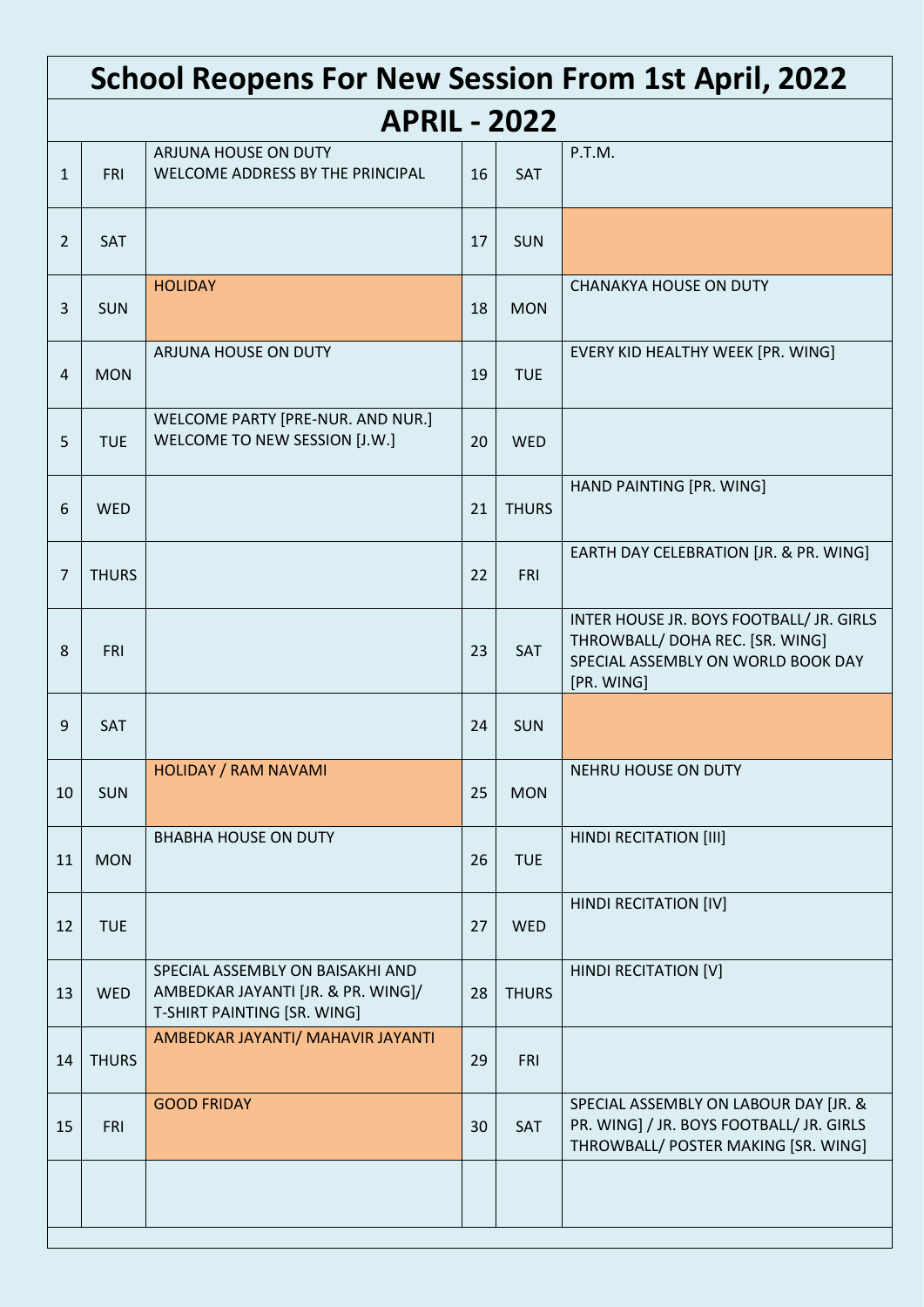|                 | <b>MAY - 2022</b> |                                                                                                                           |    |              |                       |  |  |  |  |
|-----------------|-------------------|---------------------------------------------------------------------------------------------------------------------------|----|--------------|-----------------------|--|--|--|--|
| $\mathbf{1}$    | <b>SUN</b>        |                                                                                                                           | 16 | <b>MON</b>   | <b>BUDDHA PURNIMA</b> |  |  |  |  |
| $\overline{2}$  | <b>MON</b>        | ARJUNA HOUSE ON DUTY                                                                                                      | 17 | <b>TUE</b>   |                       |  |  |  |  |
| $\overline{3}$  | <b>TUE</b>        | EID - UL - FITR                                                                                                           | 18 | <b>WED</b>   |                       |  |  |  |  |
| $\overline{4}$  | <b>WED</b>        | INTERNATIONAL FIRE FIGHTERS DAY<br>[SPECIAL ASSEMBLY PR. WING]                                                            | 19 | <b>THURS</b> |                       |  |  |  |  |
| 5               | <b>THURS</b>      | HINDI REC. [II]                                                                                                           | 20 | FRI          |                       |  |  |  |  |
| $6\phantom{1}6$ | <b>FRI</b>        | HINDI REC. [I]                                                                                                            | 21 | SAT          |                       |  |  |  |  |
| $\overline{7}$  | SAT               | SOLO SONG COMP. [SR. WING]/ JR. BOYS<br>FOOTBALL/ JR. GIRLS THROW BALL/<br>SPECIAL ASSEMBLY ON MOTHER'S DAY [JR.<br>WING] | 22 | <b>SUN</b>   |                       |  |  |  |  |
| 8               | <b>SUN</b>        |                                                                                                                           | 23 | <b>MON</b>   |                       |  |  |  |  |
| 9               | <b>MON</b>        | <b>BHABHA HOUSE ON DUTY</b><br>MOTHER'S DAY CELEBRATION [PR. WING]                                                        | 24 | <b>TUE</b>   |                       |  |  |  |  |
| 10              | <b>TUE</b>        |                                                                                                                           |    | $25$ WED     |                       |  |  |  |  |
| 11              | <b>WED</b>        |                                                                                                                           | 26 | <b>THURS</b> |                       |  |  |  |  |
| 12              | <b>THURS</b>      | HEALTHY EATING ACTIVITY [ I & II ]                                                                                        | 27 | <b>FRI</b>   |                       |  |  |  |  |
| 13              | <b>FRI</b>        | LEMONADE MAKING [PR. NUR. & NUR.]<br>HINDI EXTEMPORE [VI]                                                                 | 28 | SAT          |                       |  |  |  |  |
| 14              | SAT               | P.T.M.                                                                                                                    | 29 | <b>SUN</b>   |                       |  |  |  |  |
| 15              | SUN               |                                                                                                                           | 30 | <b>MON</b>   |                       |  |  |  |  |
|                 |                   |                                                                                                                           | 31 | <b>TUE</b>   |                       |  |  |  |  |
|                 |                   | NOTE: PERIODIC TEST- IST TO BE HELD IN FIRST WEEK OF MAY 2022                                                             |    |              |                       |  |  |  |  |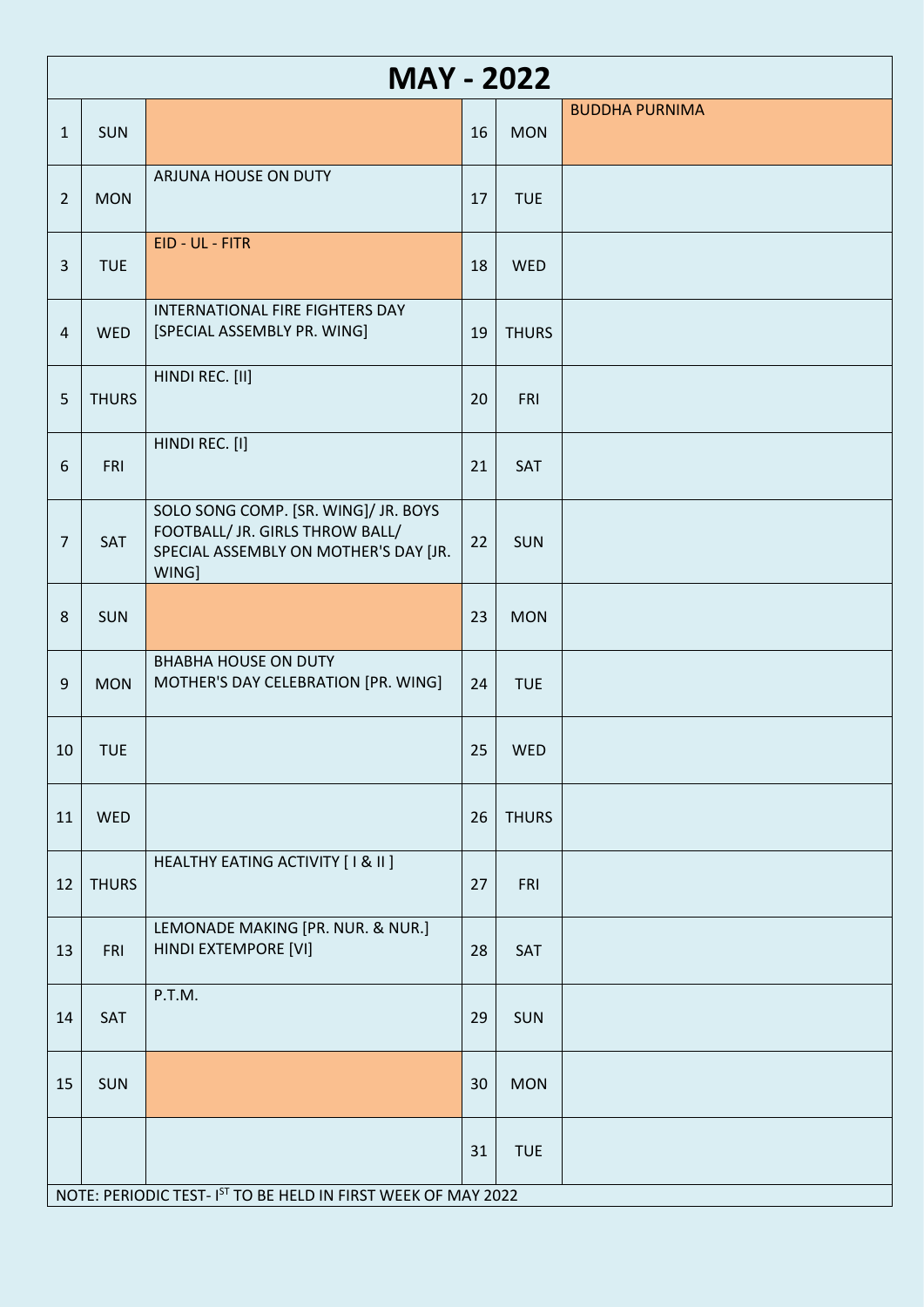|                | <b>JULY - 2022</b> |                                                                                            |    |              |                                                                                                       |  |  |  |  |  |
|----------------|--------------------|--------------------------------------------------------------------------------------------|----|--------------|-------------------------------------------------------------------------------------------------------|--|--|--|--|--|
| $\mathbf{1}$   | <b>FRI</b>         | <b>CHANAKYA HOUSE ON DUTY</b>                                                              | 16 | SAT          | SR. BOYS FOOTBALL/ SR. GIRLS<br>THROWBALL/ ENGLISH EXTEMPORE [<br><b>INTER HOUSE</b> ]                |  |  |  |  |  |
| $\overline{2}$ | <b>SAT</b>         |                                                                                            | 17 | <b>SUN</b>   |                                                                                                       |  |  |  |  |  |
| 3              | <b>SUN</b>         |                                                                                            | 18 | <b>MON</b>   | <b>BHABHA HOUSE ON DUTY</b>                                                                           |  |  |  |  |  |
| $\overline{4}$ | <b>MON</b>         | NEHRU HOUSE ON DUTY                                                                        | 19 | <b>TUE</b>   | ENGLISH REC.[ IV ]                                                                                    |  |  |  |  |  |
| 5              | <b>TUE</b>         | SPELL BEE [ III & IV ]                                                                     | 20 | <b>WED</b>   | ENGLISH REC. [ V ]                                                                                    |  |  |  |  |  |
| 6              | <b>WED</b>         |                                                                                            | 21 | <b>THURS</b> | HINDI REC. [KG]                                                                                       |  |  |  |  |  |
| 7              | <b>THURS</b>       | MANGO PARTY [PR. NUR. & NUR.]                                                              | 22 | <b>FRI</b>   | HINDI REC. [PR. NUR. & NUR.]                                                                          |  |  |  |  |  |
| 8              | <b>FRI</b>         | INTER HOUSE JR. BOYS FOOTBALL/ JR.<br>GIRLS THROWBALL/ COOKING WITHOUT<br>GAS[ VII TO XII] | 23 | SAT          | SR. BOYS FOOTBALL/ SR. GIRLS<br>THROWBALL/ INSTRUMENTAL MUSIC<br>COMP. [VII TO XII]                   |  |  |  |  |  |
| 9              | SAT                | P.T.M.                                                                                     | 24 | <b>SUN</b>   |                                                                                                       |  |  |  |  |  |
| 10             | <b>SUN</b>         | HOLIDAY / EID UL ZUHA                                                                      | 25 | <b>MON</b>   | <b>CHANAKYA HOUSE ON DUTY</b>                                                                         |  |  |  |  |  |
| 11             | <b>MON</b>         | ARJUNA HOUSE ON DUTY                                                                       | 26 | <b>TUE</b>   |                                                                                                       |  |  |  |  |  |
| 12             | <b>TUE</b>         | PAPER BAG DAY [PR. NUR. & NUR.]                                                            | 27 | <b>WED</b>   | SHIVRATRI [ JALABHISHEK ]                                                                             |  |  |  |  |  |
| 13             | <b>WED</b>         |                                                                                            | 28 | <b>THURS</b> | KARGIL VIJAY DIWAS PATRIOTIC SONG<br>COMP. [IST & IIND]                                               |  |  |  |  |  |
| 14             | <b>THURS</b>       |                                                                                            | 29 | <b>FRI</b>   | <b>ENGLISH EXTEMPORE [VI]</b>                                                                         |  |  |  |  |  |
| 15             | <b>FRI</b>         | SHAPE ACTIVITY [PR. WING] /<br>ENGLISH REC. [ III ]                                        | 30 | <b>SAT</b>   | HINDI CALLIGRAPHY [III TO VI]/ MEHANDI<br>COMP. [SR. WING]/ SR. BOYS FOOTBALL/<br>SR. GIRLS THROWBALL |  |  |  |  |  |
|                |                    |                                                                                            | 31 | <b>SUN</b>   | HOLIDAY / HARIYALI TEEJ                                                                               |  |  |  |  |  |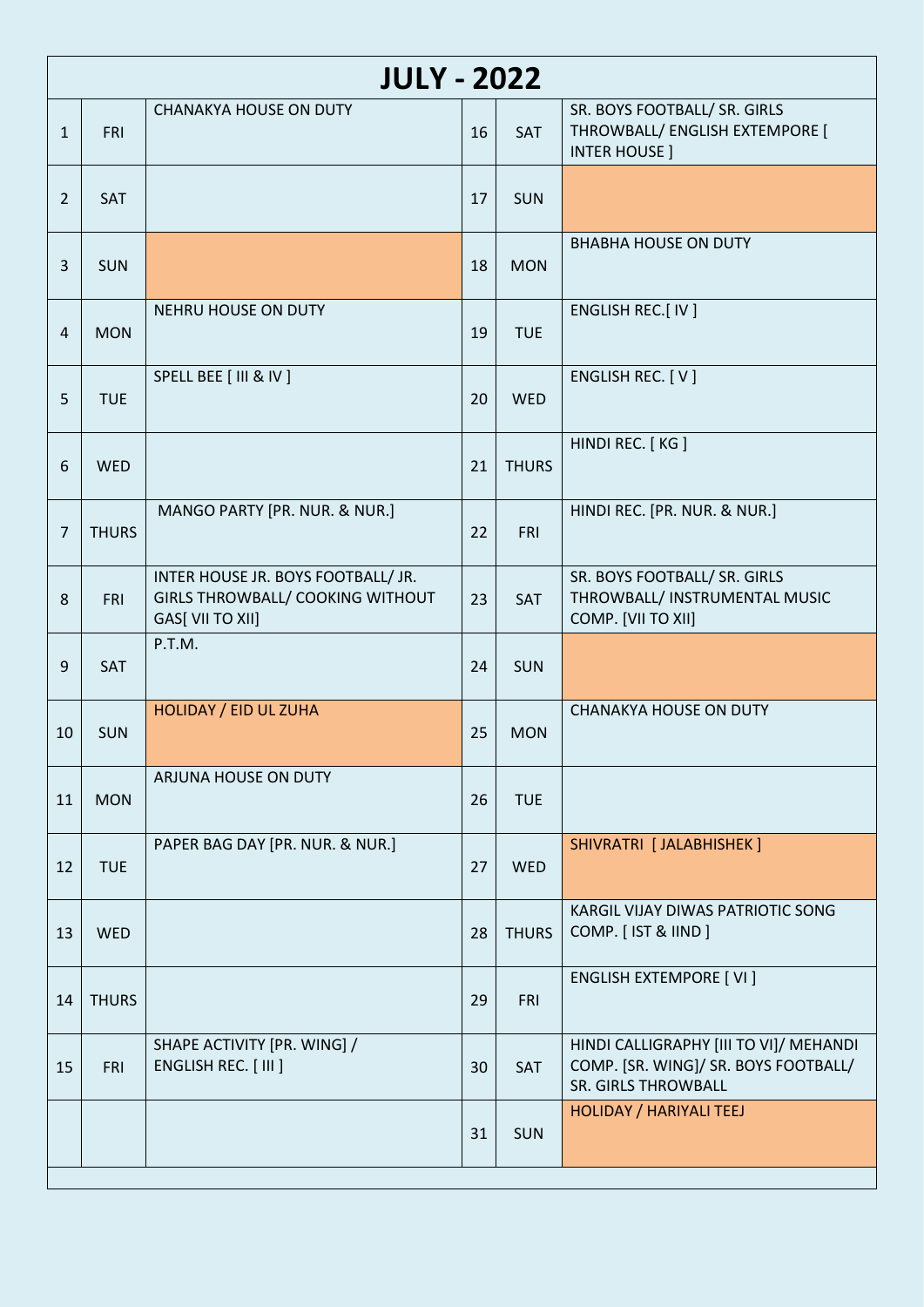|                 | <b>AUGUST - 2022</b> |                                                                                                                                |    |              |                                                                                       |  |  |  |  |
|-----------------|----------------------|--------------------------------------------------------------------------------------------------------------------------------|----|--------------|---------------------------------------------------------------------------------------|--|--|--|--|
| $\mathbf{1}$    | <b>MON</b>           | <b>NEHRU HOUSE ON DUTY</b>                                                                                                     | 16 | <b>TUE</b>   | <b>WORLD PHOTOGRAPHY DAY</b><br>CELEBRATION [PR. WING] [THEME BASED<br>PHOTOGRAPHS]   |  |  |  |  |
| $\overline{2}$  | <b>TUE</b>           |                                                                                                                                | 17 | <b>WED</b>   |                                                                                       |  |  |  |  |
| 3               | <b>WED</b>           |                                                                                                                                | 18 | <b>THURS</b> | JANMASHTAMI CELEBRATION [ PR. & JR.<br>WING] [ MATKI DECORATION/ HEAD GEAR<br>MAKING] |  |  |  |  |
| 4               | <b>THURS</b>         |                                                                                                                                | 19 | <b>FRI</b>   | <b>JANMASHTAMI</b>                                                                    |  |  |  |  |
| 5               | <b>FRI</b>           |                                                                                                                                | 20 | SAT          | SR. BOYS BASKETBALL/JR. GIRLS KHO KHO/<br>HINDI EXTEMPORE [SR. WING]                  |  |  |  |  |
| 6               | SAT                  | SR. BOYS FOOTBALL/ SR. GIRLS<br>THROWBALL/ RAKHI MAKING COMP. [ALL<br>THREE WINGS]/ ACTIVITY ON<br>INDEPENDENCE DAY [JR. WING] | 21 | <b>SUN</b>   |                                                                                       |  |  |  |  |
| $\overline{7}$  | <b>SUN</b>           |                                                                                                                                | 22 | <b>MON</b>   | CHANAKYA HOUSE ON DUTY ENGLISH REC.<br>[IST & IIND]                                   |  |  |  |  |
| 8               | <b>MON</b>           | ARJUNA HOUSE ON DUTY                                                                                                           | 23 | <b>TUE</b>   | SOLO SONG COMP. [ III ]                                                               |  |  |  |  |
| 9               | <b>TUE</b>           | MUHARRAM/<br><b>BIRTHDAY OF LATE. R.B.G. MODI</b>                                                                              | 24 | <b>WED</b>   | SOLO SONG COMP. [ IV ]                                                                |  |  |  |  |
| 10 <sup>1</sup> | WED                  | SPECIAL ASSEMBLY ON RAKSHA BANDHAN<br>[JR. WING]                                                                               |    | $25$ THURS   | SOLO SONG COMP. [V]                                                                   |  |  |  |  |
| 11              | <b>THURS</b>         | <b>RAKSHA BANDHAN</b>                                                                                                          | 26 | <b>FRI</b>   | SOLO SONG COMP. [VI]                                                                  |  |  |  |  |
| 12              | <b>FRI</b>           | SPECIAL ASSEMBLY ON INDEPENDENCE<br>DAY IN [JR. WING]                                                                          | 27 | SAT          | SR. BOYS BASKETBALL/ JR. GIRLS KHO KHO<br>/HINDI POEM REC. [SR. WING]                 |  |  |  |  |
| 13              | SAT                  | P.T.M./ KITE MAKING [SR. WING]/ SPECIAL<br>ASSEMBLY & ACTIVITY ON INDEPENDENCE<br>DAY [PR. WING]                               | 28 | <b>SUN</b>   |                                                                                       |  |  |  |  |
| 14              | <b>SUN</b>           |                                                                                                                                | 29 | <b>MON</b>   | NEHRU HOUSE ON DUTY                                                                   |  |  |  |  |
| 15              | <b>MON</b>           | <b>INDEPENDENCE DAY/</b><br><b>BHABHA HOUSE ON DUTY</b>                                                                        | 30 | <b>TUE</b>   |                                                                                       |  |  |  |  |
|                 |                      |                                                                                                                                | 31 | WED          | ENGLISH CALLIGRAPHY [JR. WING]/<br><b>GANESH CHATURTHI</b>                            |  |  |  |  |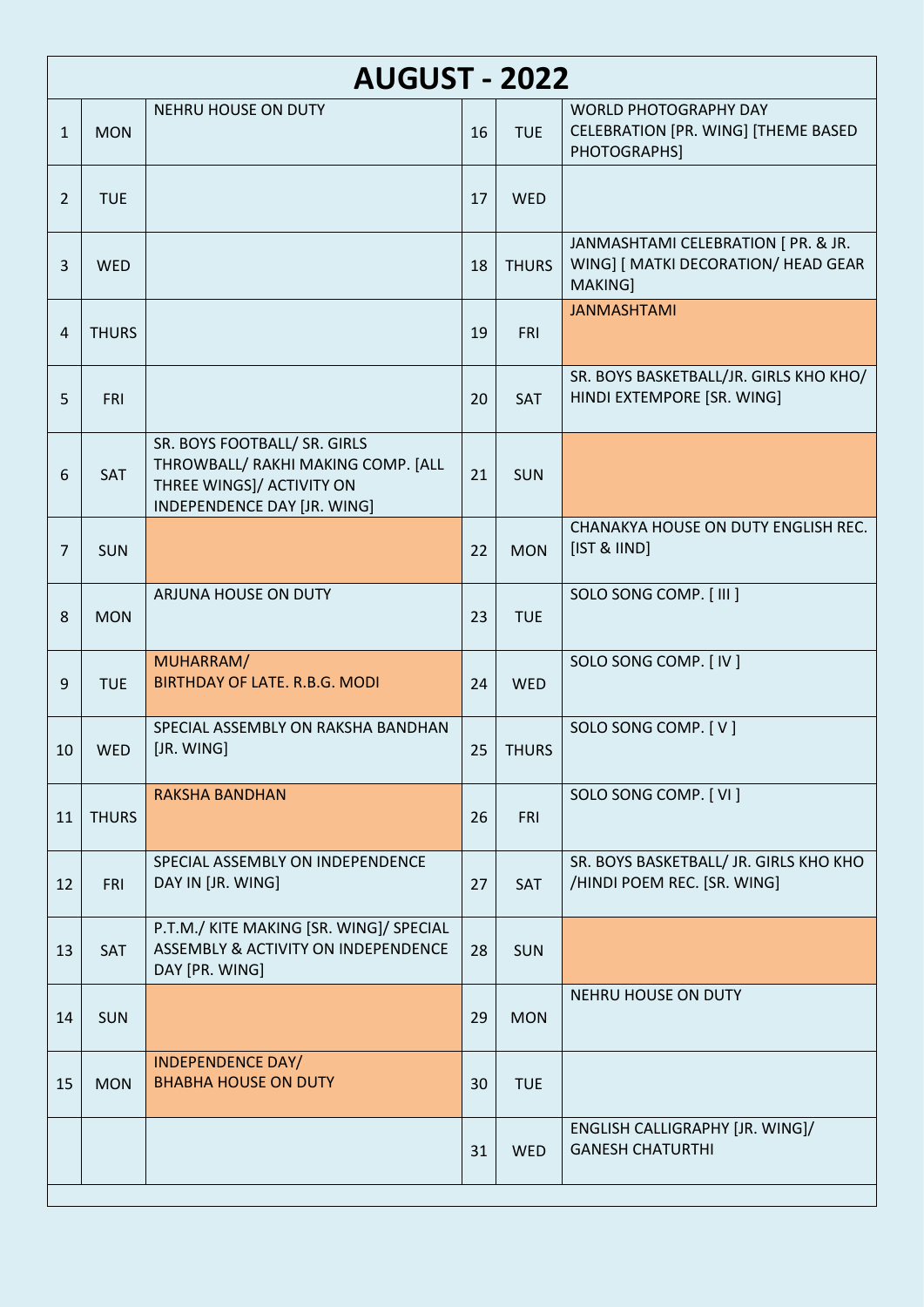|                | <b>SEPTEMBER - 2022</b> |                                                              |    |              |                                                                                                                                        |  |  |  |  |  |
|----------------|-------------------------|--------------------------------------------------------------|----|--------------|----------------------------------------------------------------------------------------------------------------------------------------|--|--|--|--|--|
| $\mathbf{1}$   | <b>THURS</b>            |                                                              | 16 | <b>FRI</b>   |                                                                                                                                        |  |  |  |  |  |
| $\overline{2}$ | <b>FRI</b>              |                                                              | 17 | SAT          |                                                                                                                                        |  |  |  |  |  |
| $\overline{3}$ | SAT                     | FANCY DRESS COMP. [PRE-NUR.]                                 | 18 | <b>SUN</b>   |                                                                                                                                        |  |  |  |  |  |
| $\overline{4}$ | <b>SUN</b>              |                                                              | 19 | <b>MON</b>   | <b>CHANAKYA HOUSE ON DUTY</b>                                                                                                          |  |  |  |  |  |
| 5              | <b>MON</b>              | ARJUNA HOUSE ON DUTY / TEACHERS DAY<br><b>CELEBRATION</b>    | 20 | <b>TUE</b>   |                                                                                                                                        |  |  |  |  |  |
| 6              | <b>TUE</b>              |                                                              | 21 | <b>WED</b>   |                                                                                                                                        |  |  |  |  |  |
| 7              | <b>WED</b>              | SOLO DANCE COMP. [ III ]                                     | 22 | <b>THURS</b> |                                                                                                                                        |  |  |  |  |  |
| 8              | <b>THURS</b>            | SPELL BEE [   &    ]                                         | 23 | <b>FRI</b>   | SR. BOYS BASKETBALL/ JR. GIRLS KHO KHO                                                                                                 |  |  |  |  |  |
| 9              | <b>FRI</b>              |                                                              | 24 | SAT          | P.T.M. [ HALF YEARLY EXAM RESULT DEC.]/<br>SOLO DANCE COMP. [ I & II ]                                                                 |  |  |  |  |  |
| 10             | <b>SAT</b>              |                                                              | 25 | <b>SUN</b>   | HOLIDAY / PITRA VISARJAN AMAVASYA                                                                                                      |  |  |  |  |  |
| 11             | <b>SUN</b>              | <b>GRANDPARENTS DAY [ CULTURAL EVENT ]</b><br><b>HOLIDAY</b> | 26 | <b>MON</b>   | <b>BLACK DAY</b>                                                                                                                       |  |  |  |  |  |
| 12             | <b>MON</b>              | <b>BHABHA HOUSE ON DUTY</b>                                  | 27 | <b>TUE</b>   |                                                                                                                                        |  |  |  |  |  |
| 13             | <b>TUE</b>              |                                                              | 28 | WED          | NEHRU HOUSE ON DUTY                                                                                                                    |  |  |  |  |  |
| 14             | <b>WED</b>              | SPECIAL ASSEMBLY ON HINDI DIWAS [PR.<br>& JR. WING]          | 29 | <b>THURS</b> | SOLO DANCE COMP. IVTH/ ENGLISH REC.<br>[PRE-NUR. & NUR.]                                                                               |  |  |  |  |  |
| 15             | <b>THURS</b>            |                                                              | 30 | <b>FRI</b>   | ACTIVITY ON DUSSEHRA [IIIRD & IVTH]/<br>ENGLISH REC. [KG]/ SPECIAL ASSEMBLY<br>ON LAL BAHADUR SHASTRI AND GANDHI<br>JAYANTI [JR. WING] |  |  |  |  |  |
|                |                         |                                                              |    |              |                                                                                                                                        |  |  |  |  |  |
|                |                         | NOTE: HALF YEARLY EXAM TO BE HELD IN FIRST WEEK OF SEPTEMBER |    |              |                                                                                                                                        |  |  |  |  |  |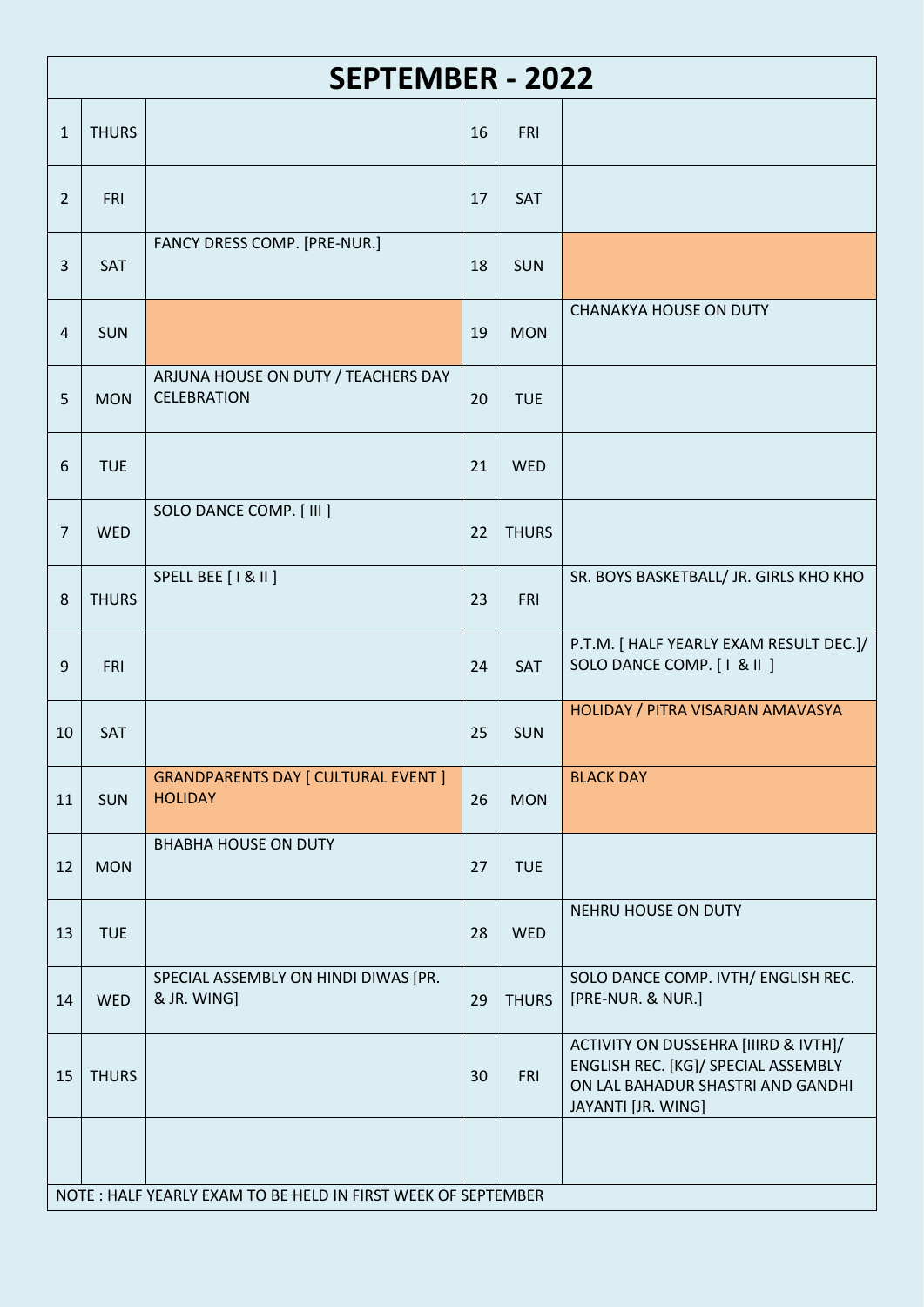|                | OCTOBER - 2022 |                                                                                                                     |    |              |                                                                            |  |  |  |  |  |
|----------------|----------------|---------------------------------------------------------------------------------------------------------------------|----|--------------|----------------------------------------------------------------------------|--|--|--|--|--|
| $\mathbf{1}$   | SAT            | SR. BOYS BASKETBALL/JR. GIRLS KHO-KHO/<br>ENGLISH DEBATE [SR. WING]/ SPECIAL<br>ASSEMBLY ON THE DUSSEHRA [JR. WING] | 16 | <b>SUN</b>   |                                                                            |  |  |  |  |  |
| $\overline{2}$ | <b>SUN</b>     | LAL BAHADUR SHASTRI / GANDHI JAYANTI                                                                                | 17 | <b>MON</b>   | <b>CHANAKYA HOUSE ON DUTY</b>                                              |  |  |  |  |  |
| $\overline{3}$ | <b>MON</b>     | <b>MAHA ASHTAMI</b>                                                                                                 | 18 | <b>TUE</b>   | SHOW AND TELL [ I & II ]                                                   |  |  |  |  |  |
| $\overline{4}$ | <b>TUE</b>     | <b>MAHA NAVAMI</b>                                                                                                  | 19 | <b>WED</b>   |                                                                            |  |  |  |  |  |
| 5              | <b>WED</b>     | <b>DUSSEHRA</b>                                                                                                     | 20 | <b>THURS</b> | RANGOLI COMP. [ V AND VI ] & [ VII TO<br>XII] / DIWALI CRAFT [ III TO IV ] |  |  |  |  |  |
| 6              | <b>THURS</b>   | ARJUNA HOUSE ON DUTY                                                                                                | 21 | <b>FRI</b>   | SPECIAL ASSEMBLY ON DIWALI [JR. WING]                                      |  |  |  |  |  |
| $\overline{7}$ | <b>FRI</b>     | FANCY DRESS COMP. [KG & NUR.]<br>[ANIMAL DAY]                                                                       | 22 | SAT          |                                                                            |  |  |  |  |  |
| 8              | SAT            | POT DECORATION [ VII TO XII ]                                                                                       | 23 | <b>SUN</b>   | <b>CHHOTI DIWALI</b>                                                       |  |  |  |  |  |
| 9              | <b>SUN</b>     | <b>HOLIDAY / EID IN MILAD</b>                                                                                       | 24 | <b>MON</b>   | <b>DEEPAWALI</b>                                                           |  |  |  |  |  |
| 10             | <b>MON</b>     | <b>BHABHA HOUSE ON DUTY</b>                                                                                         | 25 | <b>TUE</b>   | <b>GOVARDHAN PUJA</b>                                                      |  |  |  |  |  |
| 11             | <b>TUE</b>     | INTERNATIONAL GIRL CHILD DAY [PR.<br>WING]                                                                          | 26 | <b>WED</b>   | <b>BHAIYA DOOJ</b>                                                         |  |  |  |  |  |
| 12             | WED            |                                                                                                                     | 27 | <b>THURS</b> | NEHRU HOUSE ON DUTY                                                        |  |  |  |  |  |
| 13             | <b>THURS</b>   | <b>KARVA CHAUTH</b>                                                                                                 | 28 | <b>FRI</b>   |                                                                            |  |  |  |  |  |
| 14             | <b>FRI</b>     |                                                                                                                     | 29 | SAT          | STORY TELLING [ NUR. & KG ]                                                |  |  |  |  |  |
| 15             | SAT            | SR. BOYS VOLLEYBALL/ SR. GIRLS<br>BASKETBALL/ HINDI DEBATE [SR. WING]/<br>QUIZOMANIA [ V & VI ]                     | 30 | <b>SUN</b>   |                                                                            |  |  |  |  |  |
|                |                |                                                                                                                     | 31 | <b>MON</b>   | ARJUNA HOUSE ON DUTY<br>SOLO DANCE COMP. [V]                               |  |  |  |  |  |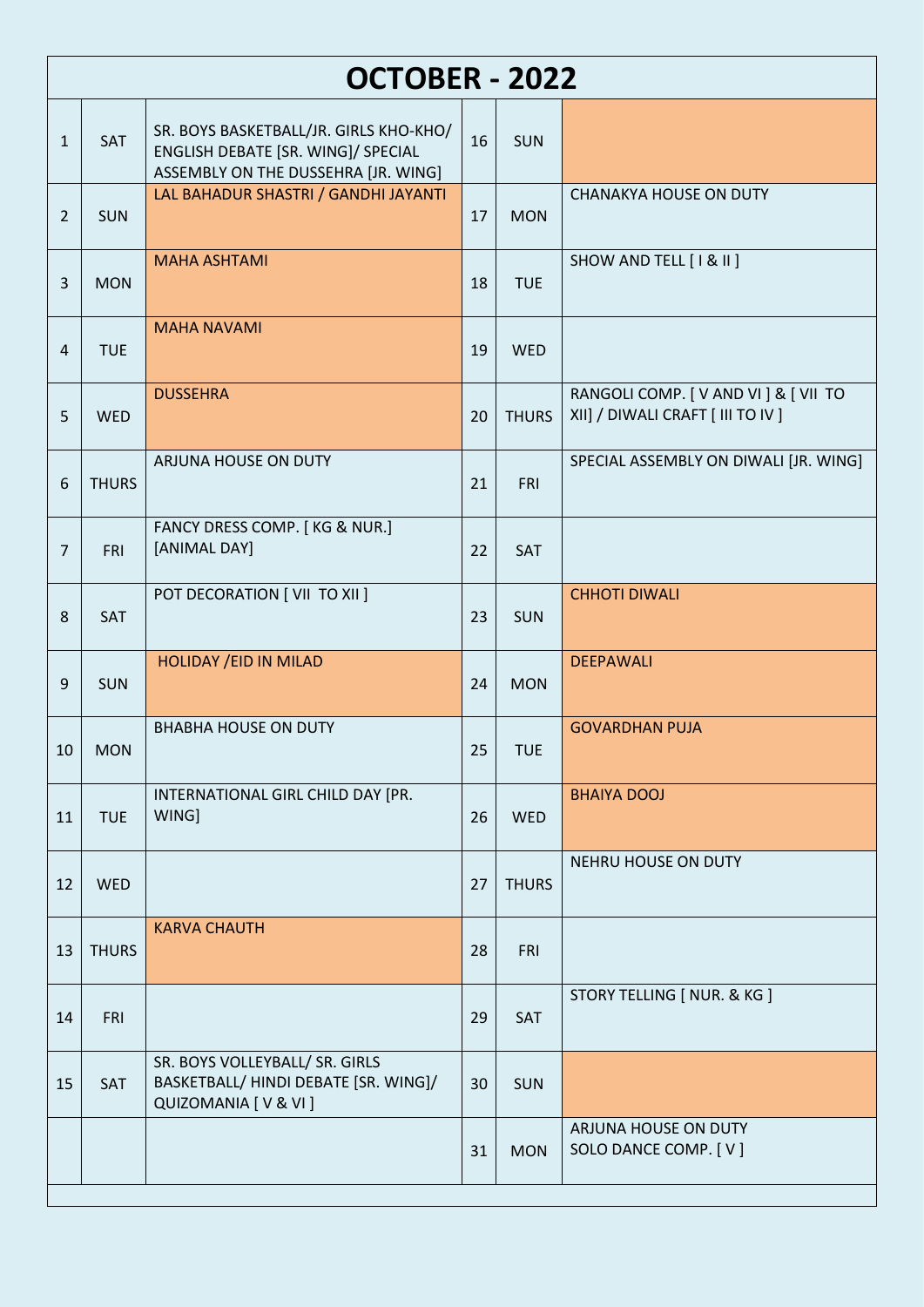|                | <b>NOVEMBER - 2022</b> |                                                                                                                                |    |              |                                                                                                                               |  |  |  |  |  |
|----------------|------------------------|--------------------------------------------------------------------------------------------------------------------------------|----|--------------|-------------------------------------------------------------------------------------------------------------------------------|--|--|--|--|--|
| $\mathbf{1}$   | <b>TUE</b>             |                                                                                                                                | 16 | <b>WED</b>   |                                                                                                                               |  |  |  |  |  |
| $\overline{2}$ | <b>WED</b>             |                                                                                                                                | 17 | <b>THURS</b> | ANNUAL FUNCTION DAY                                                                                                           |  |  |  |  |  |
| $\overline{3}$ | <b>THURS</b>           |                                                                                                                                | 18 | <b>FRI</b>   |                                                                                                                               |  |  |  |  |  |
| $\overline{4}$ | <b>FRI</b>             |                                                                                                                                | 19 | SAT          |                                                                                                                               |  |  |  |  |  |
| 5              | <b>SAT</b>             | SR. BOYS VOLLEYBALL/ SR. GIRLS<br>BASKETBALL/ INTER HOUSE SCIENCE QUIZ                                                         | 20 | <b>SUN</b>   |                                                                                                                               |  |  |  |  |  |
| 6              | <b>SUN</b>             |                                                                                                                                | 21 | <b>MON</b>   | NEHRU HOUSE ON DUTY / TELEVISION<br>DAY [PR. WING]                                                                            |  |  |  |  |  |
| 7              | <b>MON</b>             | <b>BHABHA HOUSE ON DUTY SPECIAL</b><br>ASSEMBLY ON GURU NANAK JAYANTI                                                          | 22 | <b>TUE</b>   |                                                                                                                               |  |  |  |  |  |
| 8              | <b>TUE</b>             | <b>GURU NANAK JAYANTI/ GANGA SNAN</b>                                                                                          | 23 | <b>WED</b>   | COLLAGE MAKING [PR. NUR. & NUR.]                                                                                              |  |  |  |  |  |
| 9              | <b>WED</b>             |                                                                                                                                | 24 | <b>THURS</b> |                                                                                                                               |  |  |  |  |  |
| 10             | <b>THURS</b>           |                                                                                                                                | 25 | <b>FRI</b>   |                                                                                                                               |  |  |  |  |  |
| 11             | <b>FRI</b>             |                                                                                                                                | 26 | SAT          | SR. BOYS VOLLEYBALL/ SR. GIRLS<br>BASKETBALL/ SOLO DANCE [ VI ]/<br>CONSTITUTION DAY [1 & II ]/ INTERHOUSE<br><b>SST QUIZ</b> |  |  |  |  |  |
| 12             | SAT                    | SR. BOYS VOLLEYBALL/ SR. GIRLS<br>BASKETBALL/ TATOO FOR BOYS/ NAIL ART<br>FOR GIRLS [SR. WING]/ ART COMP. [ PR. &<br>JR. WING] | 27 | SUN          |                                                                                                                               |  |  |  |  |  |
| 13             | <b>SUN</b>             |                                                                                                                                | 28 | <b>MON</b>   | ARJUNA HOUSE ON DUTY                                                                                                          |  |  |  |  |  |
| 14             | <b>MON</b>             | <b>CHANAKYA HOUSE ON DUTY</b><br><b>CHILDREN DAY CELEBRATION</b>                                                               | 29 | <b>TUE</b>   | COLLAGE MAKING [ III AND IV ] ENGLISH<br>CALLIGRAPHY [ NUR. TO II ]                                                           |  |  |  |  |  |
| 15             | <b>TUE</b>             |                                                                                                                                | 30 | <b>WED</b>   |                                                                                                                               |  |  |  |  |  |
|                |                        |                                                                                                                                |    |              |                                                                                                                               |  |  |  |  |  |
|                |                        | NOTE: PERIODIC TEST SECOND TO BE HELD IN LAST WEEK OF NOVEMBER 2022                                                            |    |              |                                                                                                                               |  |  |  |  |  |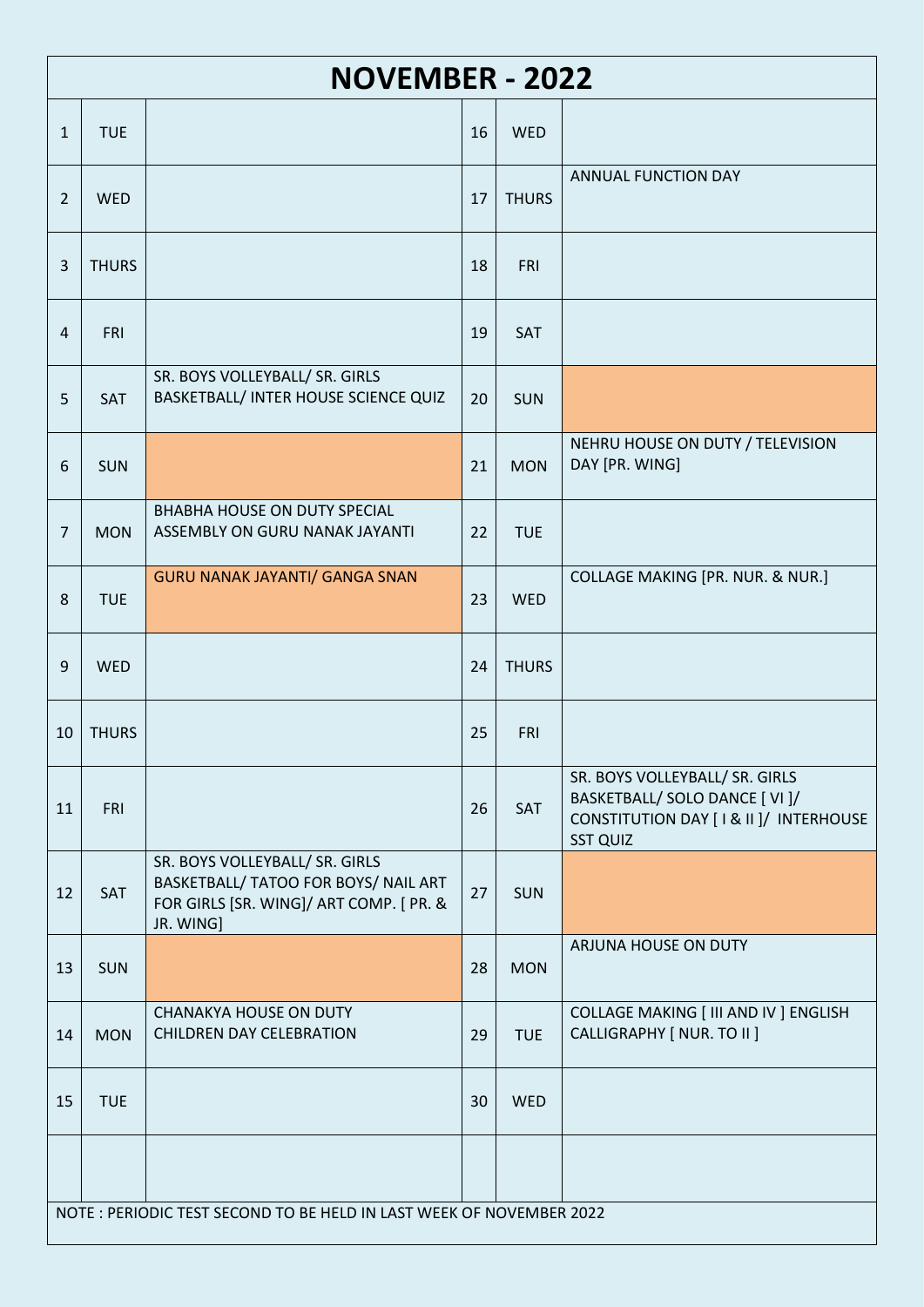|                | <b>DECEMBER - 2022</b> |                                                                               |    |              |                                                           |  |  |  |  |
|----------------|------------------------|-------------------------------------------------------------------------------|----|--------------|-----------------------------------------------------------|--|--|--|--|
| $\mathbf{1}$   | <b>THURS</b>           |                                                                               | 16 | <b>FRI</b>   | THUMB IMPRESSION ACTIVITY [PR.<br>WING]/ ROLEPLAY [ III ] |  |  |  |  |
| $\overline{2}$ | <b>FRI</b>             | ADD BAG [ KG TO II ]                                                          | 17 | SAT          | ROLEPLAY [ IV ]                                           |  |  |  |  |
| $\overline{3}$ | SAT                    | INTER HOUSE MATHEMATICS QUIZ [SR.<br>WING]                                    | 18 | <b>SUN</b>   |                                                           |  |  |  |  |
| 4              | <b>SUN</b>             |                                                                               | 19 | <b>MON</b>   | NEHRU HOUSE ON DUTY                                       |  |  |  |  |
| 5              | <b>MON</b>             | <b>BHABHA HOUSE ON DUTY</b>                                                   | 20 | <b>TUE</b>   |                                                           |  |  |  |  |
| 6              | <b>TUE</b>             |                                                                               | 21 | <b>WED</b>   |                                                           |  |  |  |  |
| 7              | <b>WED</b>             |                                                                               | 22 | <b>THURS</b> | NATIONAL MATHEMATICS DAY ACTIVITY<br>[NUR. TO III ]       |  |  |  |  |
| 8              | <b>THURS</b>           |                                                                               | 23 | <b>FRI</b>   | KISAN DIVAS [VISIT TO CROP FIELDS]                        |  |  |  |  |
| 9              | <b>FRI</b>             | SALAD DECORATION [ VII TO XII ]                                               | 24 | SAT          | SPECIAL ASSAM ON CHRISTMAS [PRI. & JR.<br>WING]           |  |  |  |  |
| 10             | SAT                    | P.T.M.                                                                        | 25 | <b>SUN</b>   | <b>HOLIDAY / CHRISTMAS DAY</b>                            |  |  |  |  |
| 11             | <b>SUN</b>             |                                                                               | 26 | <b>MON</b>   | ARJUNA HOUSE ON DUTY                                      |  |  |  |  |
| 12             | <b>MON</b>             | <b>CHANAKYA HOUSE ON DUTY</b>                                                 | 27 | <b>TUE</b>   |                                                           |  |  |  |  |
| 13             | <b>TUE</b>             | <b>QUIZOMANIA [ KG TO II ]</b>                                                | 28 | <b>WED</b>   |                                                           |  |  |  |  |
| 14             | <b>WED</b>             | STORY NARRATION WITH CUTOUT [ V ]                                             | 29 | <b>THURS</b> |                                                           |  |  |  |  |
| 15             | <b>THURS</b>           |                                                                               | 30 | <b>FRI</b>   |                                                           |  |  |  |  |
|                |                        |                                                                               | 31 | SAT          | SPECIAL ASSEMBLY ON NEW YEAR<br>[TALENT HUNT III TO VI ]  |  |  |  |  |
|                |                        | NOTE: PRE BOARD EXAM XTH AND XIITH TO BE HELD IN SECOND WEEK OF DECEMBER 2022 |    |              |                                                           |  |  |  |  |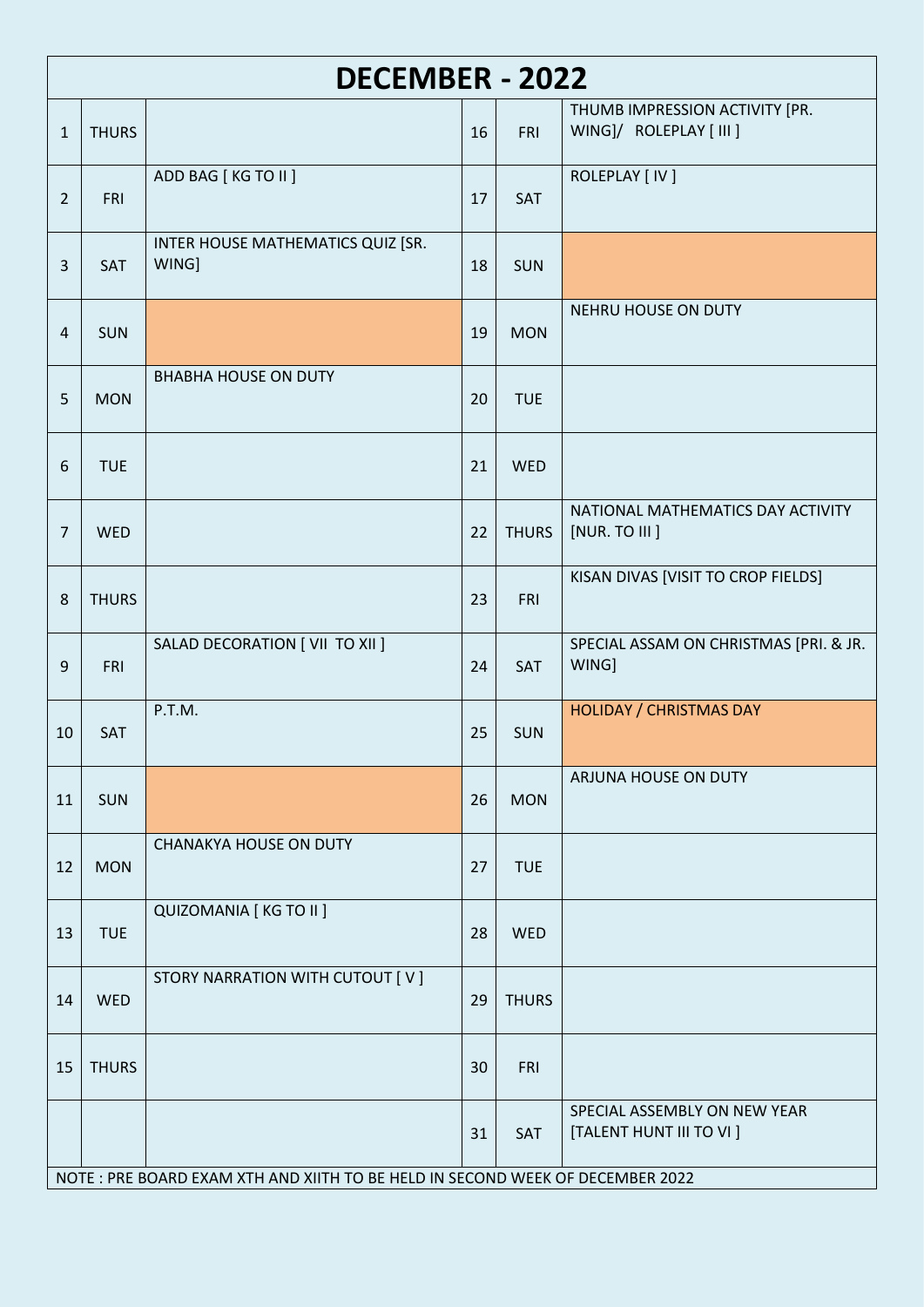|                | <b>JANUARY - 2023</b>              |                                                                          |    |              |                                                                                                               |  |  |  |  |
|----------------|------------------------------------|--------------------------------------------------------------------------|----|--------------|---------------------------------------------------------------------------------------------------------------|--|--|--|--|
| $\mathbf{1}$   | <b>SUN</b>                         | <b>HOLIDAY / NEW YEAR'S DAY</b>                                          | 16 | <b>MON</b>   | <b>NEHRU HOUSE ON DUTY</b>                                                                                    |  |  |  |  |
| $\overline{2}$ | <b>MON</b>                         | <b>BHABHA HOUSE ON DUTY</b>                                              | 17 | <b>TUE</b>   |                                                                                                               |  |  |  |  |
| $\overline{3}$ | <b>TUE</b>                         |                                                                          | 18 | WED          | FRUIT AND VEGETABLE WALK                                                                                      |  |  |  |  |
| 4              | WED                                |                                                                          | 19 | <b>THURS</b> |                                                                                                               |  |  |  |  |
| 5              | <b>THURS</b>                       |                                                                          | 20 | FRI          |                                                                                                               |  |  |  |  |
| 6              | <b>FRI</b>                         |                                                                          | 21 | SAT          | SPORTS DAY [JR. WING]                                                                                         |  |  |  |  |
| $\overline{7}$ | SAT                                | YOU BE THE TEACHER [VI]                                                  | 22 | <b>SUN</b>   | HOLIDAY/ PUNYA TITHI OF LATE R.B.G.<br><b>MODI</b>                                                            |  |  |  |  |
| 8              | <b>SUN</b>                         |                                                                          | 23 | <b>MON</b>   | ARJUNA HOUSE ON DUTY<br>SUBHASH CHANDRA JAY. CELEB. [PR.<br>WING]                                             |  |  |  |  |
| 9              | <b>MON</b>                         | <b>CHANAKYA HOUSE ON DUTY</b>                                            | 24 | <b>TUE</b>   |                                                                                                               |  |  |  |  |
| 10             | <b>TUE</b>                         |                                                                          | 25 | <b>WED</b>   | SPECIAL ASSEMBLY ON VASANT PANCHMI<br>[JR. WING] AND REPUBLIC DAY<br><b>CELEBRATION [PRI. &amp; JR. WING]</b> |  |  |  |  |
| 11             | <b>WED</b>                         |                                                                          | 26 | <b>THURS</b> | <b>REPUBLIC DAY</b>                                                                                           |  |  |  |  |
| 12             | <b>THURS</b>                       |                                                                          | 27 | FRI          |                                                                                                               |  |  |  |  |
| 13             | <b>FRI</b>                         | ACTIVITY/ SPECIAL ASSEMBLY MAKAR<br>SANKRANTI AND LOHRI [PRI.& JR. WING] | 28 | SAT          |                                                                                                               |  |  |  |  |
| 14             | SAT                                |                                                                          | 29 | <b>SUN</b>   |                                                                                                               |  |  |  |  |
| 15             | <b>SUN</b>                         | <b>MAKAR SANKRANTI</b>                                                   | 30 | <b>MON</b>   | <b>BHABHA HOUSE ON DUTY</b>                                                                                   |  |  |  |  |
|                |                                    |                                                                          | 31 | <b>TUE</b>   |                                                                                                               |  |  |  |  |
|                | NOTE: WINTER BREAK AS PER DM ORDER |                                                                          |    |              |                                                                                                               |  |  |  |  |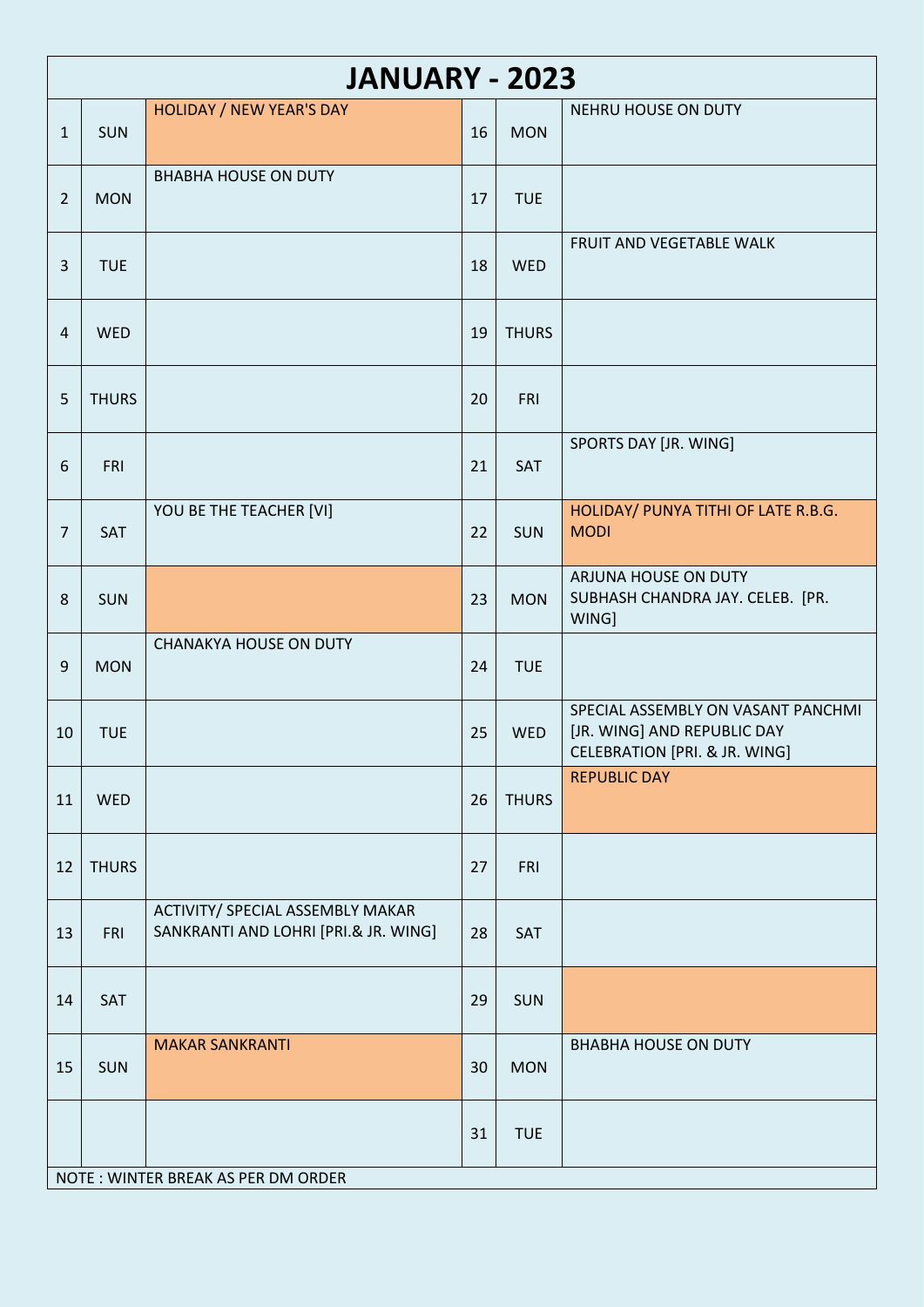|                  | <b>FEBRUARY - 2023</b> |                                                                                        |    |              |                                          |  |  |  |  |  |
|------------------|------------------------|----------------------------------------------------------------------------------------|----|--------------|------------------------------------------|--|--|--|--|--|
| $\mathbf{1}$     | <b>WED</b>             |                                                                                        | 16 | <b>THURS</b> |                                          |  |  |  |  |  |
| $\overline{2}$   | <b>THURS</b>           |                                                                                        | 17 | <b>FRI</b>   | <b>SCIENCE EXHIBITION [ V &amp; VI ]</b> |  |  |  |  |  |
| $\overline{3}$   | FRI                    |                                                                                        | 18 | SAT          | <b>MAHASHIVRATRI</b>                     |  |  |  |  |  |
| $\overline{4}$   | SAT                    | CELEBRATION OF VASANT PANCHAMI<br>[YELLOW COLOURS DAY]/ AD MAD<br>CONTEST [ III & IV ] | 19 | SUN          |                                          |  |  |  |  |  |
| 5                | <b>SUN</b>             |                                                                                        | 20 | <b>MON</b>   | ARJUNA HOUSE ON DUTY                     |  |  |  |  |  |
| $\boldsymbol{6}$ | <b>MON</b>             | <b>CHANAKYA HOUSE ON DUTY</b>                                                          | 21 | <b>TUE</b>   | ACADEMIC VISIT [PR. WING]                |  |  |  |  |  |
| $\overline{7}$   | <b>TUE</b>             |                                                                                        | 22 | <b>WED</b>   |                                          |  |  |  |  |  |
| 8                | <b>WED</b>             |                                                                                        | 23 | <b>THURS</b> |                                          |  |  |  |  |  |
| $\boldsymbol{9}$ | <b>THURS</b>           |                                                                                        | 24 | FRI          |                                          |  |  |  |  |  |
| 10               | <b>FRI</b>             |                                                                                        | 25 | SAT          |                                          |  |  |  |  |  |
| 11               | SAT                    | TRAFFIC RULES [PR. NUR. AND NUR.]                                                      | 26 | SUN          |                                          |  |  |  |  |  |
| 12               | <b>SUN</b>             |                                                                                        | 27 | <b>MON</b>   | <b>BHABHA HOUSE ON DUTY</b>              |  |  |  |  |  |
| 13               | <b>MON</b>             | NEHRU HOUSE ON DUTY                                                                    | 28 | <b>TUE</b>   |                                          |  |  |  |  |  |
| 14               | <b>TUE</b>             |                                                                                        |    |              |                                          |  |  |  |  |  |
| 15               | WED                    |                                                                                        |    |              |                                          |  |  |  |  |  |
|                  |                        |                                                                                        |    |              |                                          |  |  |  |  |  |